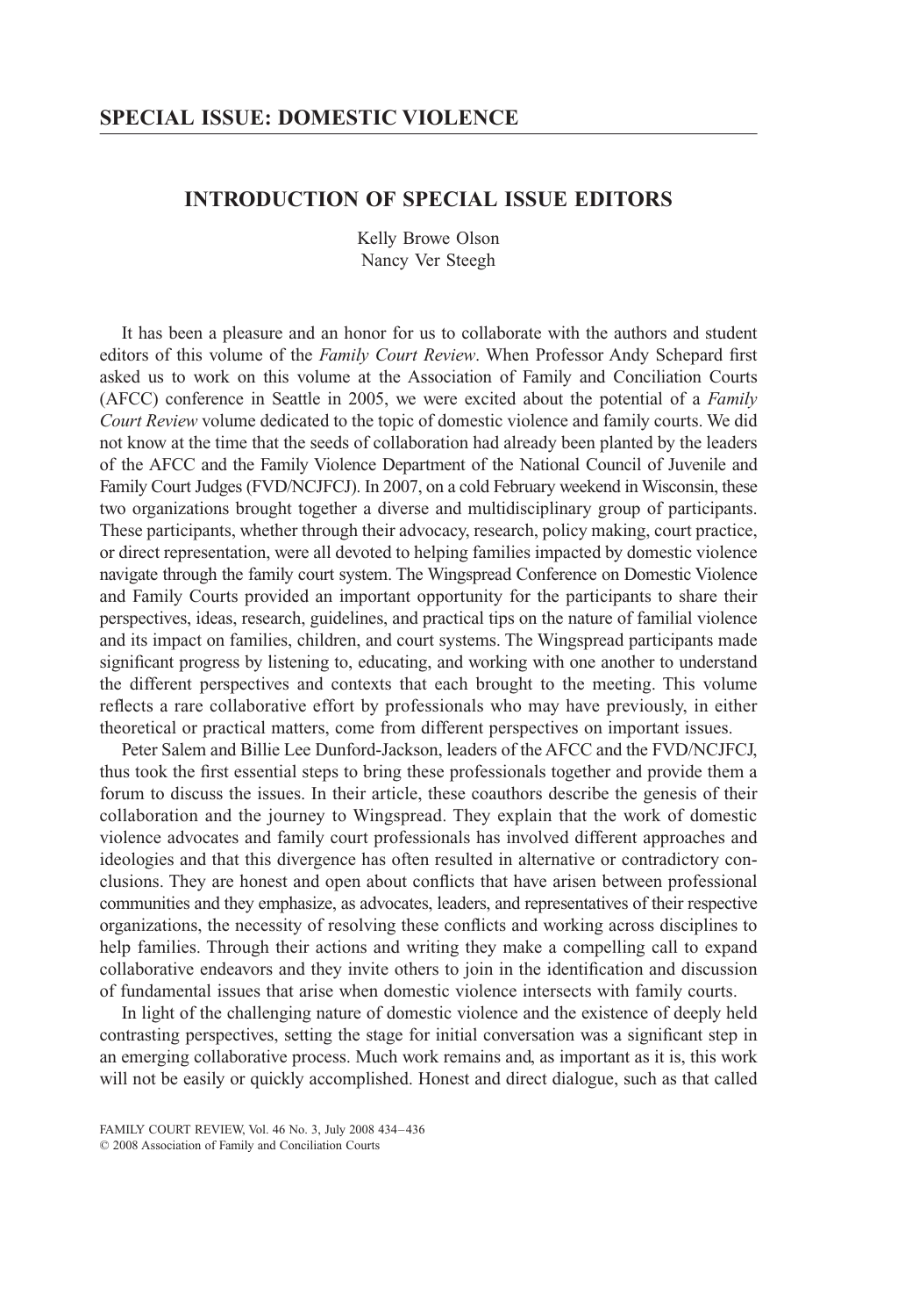for by Peter Salem and Billie Lee Dunford-Jackson, will be more productive ultimately than a rush to false consensus. Consequently, the centerpiece of this volume is the Report from the Wingspread Conference on Domestic Violence and Family Courts. During the working conference Professors Nancy Ver Steegh and Clare Dalton listened carefully to the questions raised by participants and they identified five central tensions for further discussion and analysis. The report does not seek to finally resolve these five key tensions, rather it focuses on promoting constructive dialogue about them.

A first and fundamental tension concerns how to differentiate among families who experience domestic violence—such families have important similarities and differences that are sometimes not adequately taken into account by family courts. At Wingspread, the idea of differentiation (and more individualized treatment of families) was a central organizing theme linking otherwise wide-ranging discussions. Consequently, the Wingspread Report initially summarizes several potential ways that differentiation may be conceptualized, including consideration of context, identification of key characteristics and variables, and aggregation of characteristics into potential patterns.

Joan Kelly and Michael Johnson have crafted an article that expands on the discussion of differentiation and explores the benefits and dangers associated with differentiation, as well as the confusion and controversy caused by use of different terminology. They analyze empirical research on differentiation and the implications of this research for batterer intervention programs, use of mediation, and parenting arrangements. They specifically identify four patterns of intimate partner violence, suggest language for common usage, and explore the issue of gender.

A second tension involves effective screening of families who enter the court system and consideration of how to accomplish appropriate triage and assessment of cases involving or potentially involving domestic violence. A few of the questions discussed at Wingspread included who should screen, what should be screened for, how screening should be accomplished, and how quality control can be maintained. This discussion spawned several essays included in this volume.

Sujata Warrier draws attention to the need for professionals to exercise cultural competency when they work with families in the midst of or in recovery from domestic violence. For too long, Dr. Warrier suggests, families have been treated similarly, without regard to their personal history. Where there has been training on cultural issues, cultural stereotypes may have been taught without sufficient discussion of the need to examine the unique circumstances of each family. She argues that both cultural and distinct family characteristics should be considered in context when families enter the court system and she calls for additional and thoughtfully designed training for court professionals and service providers.

Loretta Frederick focuses on the need for ongoing screening and triage that includes consideration of context, intent of the perpetrator, impact on the victim and children, and risk of future harm. She raises fundamental questions about screening, including its purpose, methods to be employed, and the potential consequences of a positive screening result. Ms. Frederick also discusses the importance of referring families to viable and confidential resources.

Desmond Ellis writes on the importance of careful handling of domestic violence cases in family court. He proposes increased access to nonadversarial proceedings coupled with implementation of mandatory risk assessment and mandatory training programs for family court professionals, including lawyers and judges. He explains the empirically validated DOVE protocol which links prevention interventions with violence predictors, risk level, and types and levels of violence. He emphasizes that, unless screeners and other court personnel are adequately trained on domestic violence issues, screening may be ineffective and interventions may be used inappropriately.